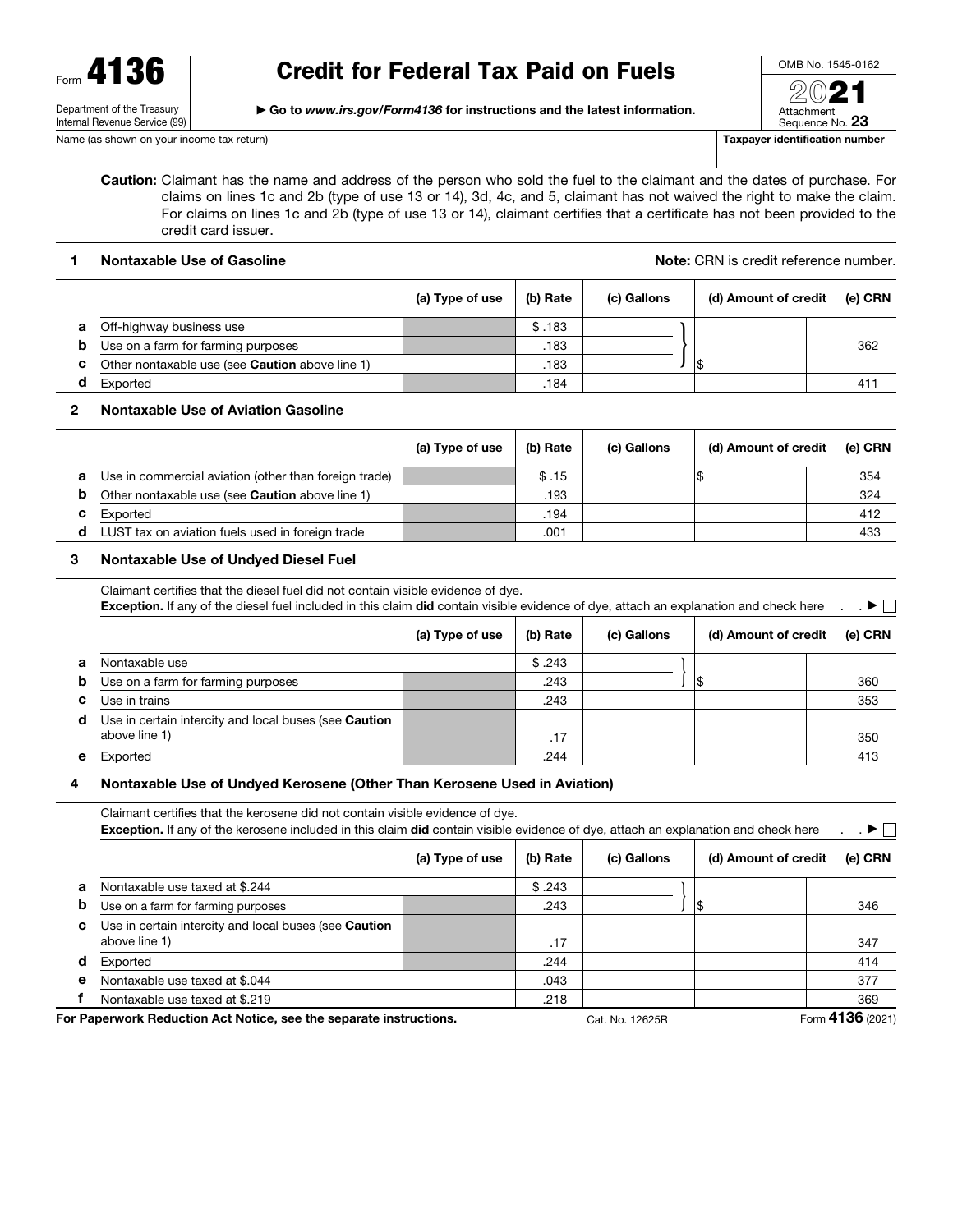#### 5 Kerosene Used in Aviation

|   |                                                                                    | (a) Type of use | (b) Rate | (c) Gallons | (d) Amount of credit | (e) CRN |
|---|------------------------------------------------------------------------------------|-----------------|----------|-------------|----------------------|---------|
| а | Kerosene used in commercial aviation (other than<br>foreign trade) taxed at \$.244 |                 | \$.200   |             |                      | 417     |
| b | Kerosene used in commercial aviation (other than<br>foreign trade) taxed at \$.219 |                 | .175     |             |                      | 355     |
| c | Nontaxable use (other than use by state or local<br>government) taxed at \$.244    |                 | .243     |             |                      | 346     |
| d | Nontaxable use (other than use by state or local<br>government) taxed at \$.219    |                 | .218     |             |                      | 369     |
|   | LUST tax on aviation fuels used in foreign trade                                   |                 | .001     |             |                      | 433     |

#### 6 Sales by Registered Ultimate Vendors of Undyed Diesel Fuel Registration No. ▶

Claimant certifies that it sold the diesel fuel at a tax-excluded price, repaid the amount of tax to the buyer, or has obtained the written consent of the buyer to make the claim. Claimant certifies that the diesel fuel did not contain visible evidence of dye.

| <b>Exception.</b> If any of the diesel fuel included in this claim <b>did</b> contain visible evidence of dye, attach an explanation and check here |          |             |                      |  |             |
|-----------------------------------------------------------------------------------------------------------------------------------------------------|----------|-------------|----------------------|--|-------------|
|                                                                                                                                                     | (b) Rate | (c) Gallons | (d) Amount of credit |  | $ $ (e) CRN |
| Use by a state or local government                                                                                                                  | \$.243   |             |                      |  | 360         |
| Use in certain intercity and local buses                                                                                                            | .17      |             |                      |  | 350         |

### 7 Sales by Registered Ultimate Vendors of Undyed Kerosene bales by negistered offiniate vendors of ondyed Rerosene For Displacement Registration No. ▶<br>(Other Than Kerosene For Use in Aviation)

Claimant certifies that it sold the kerosene at a tax-excluded price, repaid the amount of tax to the buyer, or has obtained the written consent of the buyer to make the claim. Claimant certifies that the kerosene did not contain visible evidence of dye.  $\overline{a}$ 

|   | <b>Exception.</b> If any of the kerosene included in this claim did contain visible evidence of dye, attach an explanation and check here |          |             |                      |         |  |
|---|-------------------------------------------------------------------------------------------------------------------------------------------|----------|-------------|----------------------|---------|--|
|   |                                                                                                                                           | (b) Rate | (c) Gallons | (d) Amount of credit | (e) CRN |  |
|   | Use by a state or local government                                                                                                        | \$.243   |             |                      |         |  |
|   | Sales from a blocked pump                                                                                                                 | .243     |             |                      | 346     |  |
| c | Use in certain intercity and local buses                                                                                                  | .17      |             |                      | 347     |  |

# 8 Sales by Registered Ultimate Vendors of Kerosene For Use in Aviation. Registration No. ▶

Claimant sold the kerosene for use in aviation at a tax-excluded price and has not collected the amount of tax from the buyer, repaid the amount of tax to the buyer, or has obtained the written consent of the buyer to make the claim. See the instructions for additional information to be submitted.

|   |                                                                          | (a) Type of use | (b) Rate | (c) Gallons | (d) Amount of credit | (e) CRN |
|---|--------------------------------------------------------------------------|-----------------|----------|-------------|----------------------|---------|
| а | Use in commercial aviation (other than foreign trade)<br>taxed at \$.219 |                 | \$.175   |             |                      | 355     |
| b | Use in commercial aviation (other than foreign trade)<br>taxed at \$.244 |                 | .200     |             |                      | 417     |
| C | Nonexempt use in noncommercial aviation                                  |                 | .025     |             |                      | 418     |
| d | Other nontaxable uses taxed at \$.244                                    |                 | .243     |             |                      | 346     |
| е | Other nontaxable uses taxed at \$.219                                    |                 | .218     |             |                      | 369     |
|   | LUST tax on aviation fuels used in foreign trade                         |                 | .001     |             |                      | 433     |

Form 4136 (2021)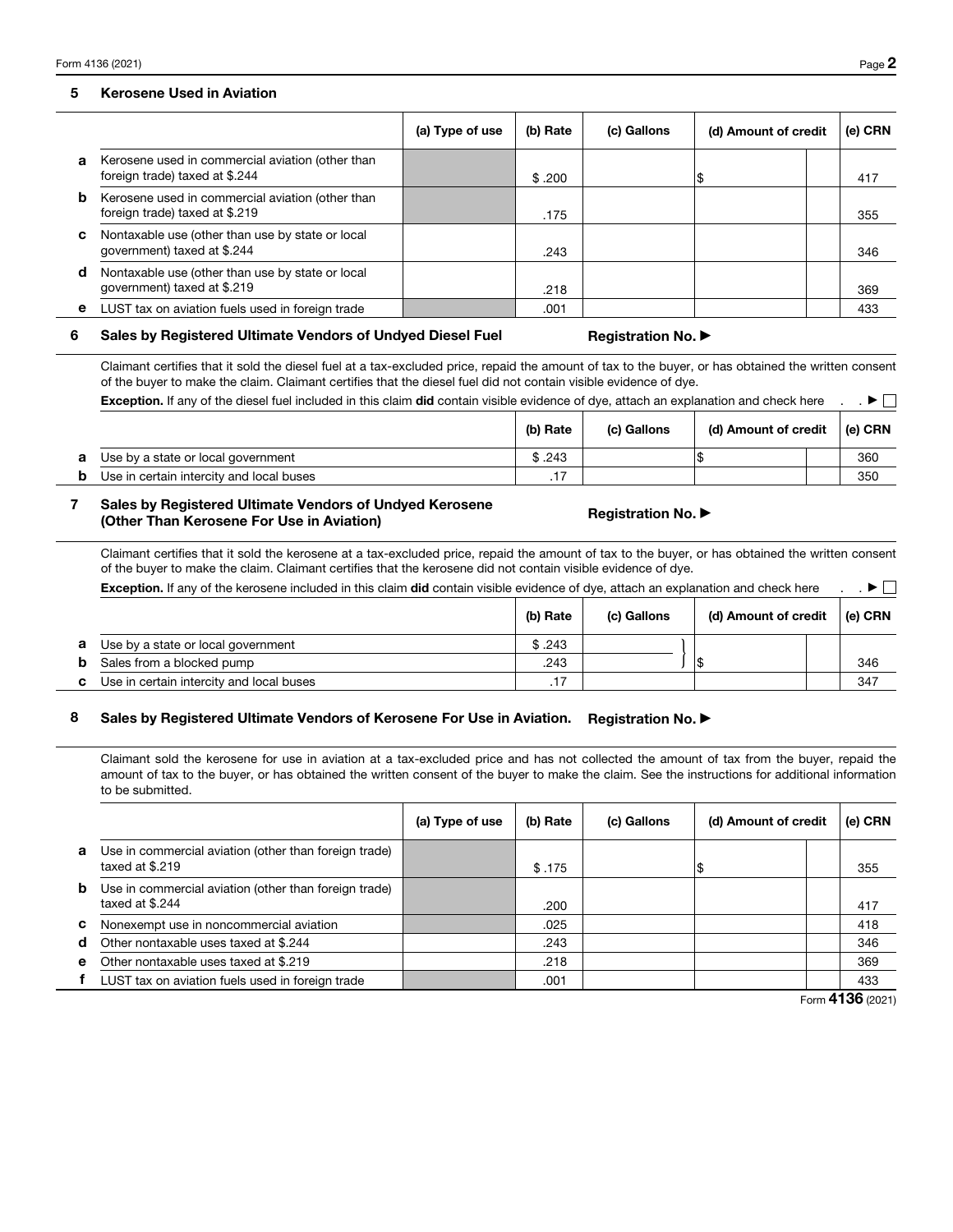# 9 Reserved for future use Registration No. ▶ Registration No. ▶ Registration No.

|                         | (b) Rate | (c) Gallons<br>of alcohol | (d) Amount of credit |  | ∣ (e) CRN |
|-------------------------|----------|---------------------------|----------------------|--|-----------|
| Reserved for future use |          |                           |                      |  |           |
| Reserved for future use |          |                           |                      |  |           |

### 10 Biodiesel or Renewable Diesel Mixture Credit Month Registration No. ▶

Biodiesel mixtures. Claimant produced a mixture by mixing biodiesel with diesel fuel. The biodiesel used to produce the mixture met ASTM D6751 and met EPA's registration requirements for fuels and fuel additives. The mixture was sold by the claimant to any person for use as a fuel or was used as a fuel by the claimant. Claimant has attached the Certificate for Biodiesel and, if applicable, the Statement of Biodiesel Reseller. Renewable diesel mixtures. Claimant produced a mixture by mixing renewable diesel with liquid fuel (other than renewable diesel). The renewable diesel used to produce the renewable diesel mixture was derived from biomass, met EPA's registration requirements for fuels and fuel additives, and met ASTM D975, D396, or other equivalent standard approved by the IRS. The mixture was sold by the claimant to any person for use as a fuel or was used as a fuel by the claimant. Claimant has attached the Certificate for Biodiesel and, if applicable, Statement of Biodiesel Reseller, both of which have been edited as discussed in the instructions for line 10. See the instructions for line 10 for information about renewable diesel used in aviation.

|    |                                                | (b) Rate | (c) Gallons<br>of biodiesel or<br>renewable diesel | (d) Amount of credit |  | (e) CRN |
|----|------------------------------------------------|----------|----------------------------------------------------|----------------------|--|---------|
| а  | Biodiesel (other than agri-biodiesel) mixtures | \$1.00   |                                                    |                      |  | 388     |
| b  | Agri-biodiesel mixtures                        | 00.1     |                                                    |                      |  | 390     |
| C. | Renewable diesel mixtures                      | 0.00     |                                                    |                      |  | 307     |

### 11 Nontaxable Use of Alternative Fuel

|    | <b>Caution:</b> There is a reduced credit rate for use in certain intercity and local buses (type of use 5). See instructions. |                 |          |                                                                |                         |         |  |  |
|----|--------------------------------------------------------------------------------------------------------------------------------|-----------------|----------|----------------------------------------------------------------|-------------------------|---------|--|--|
|    |                                                                                                                                | (a) Type of use | (b) Rate | (c) Gallons,<br>or gasoline<br>or diesel gallon<br>equivalents | (d) Amount<br>of credit | (e) CRN |  |  |
| a  | Liquefied petroleum gas (LPG) (see instructions)                                                                               |                 | \$.183   |                                                                | 1\$                     | 419     |  |  |
| b  | "P Series" fuels                                                                                                               |                 | .183     |                                                                |                         | 420     |  |  |
| C  | Compressed natural gas (CNG) (see instructions)                                                                                |                 | .183     |                                                                |                         | 421     |  |  |
| d  | Liquefied hydrogen                                                                                                             |                 | .183     |                                                                |                         | 422     |  |  |
| e  | Fischer-Tropsch process liquid fuel from coal<br>(including peat)                                                              |                 | .243     |                                                                |                         | 423     |  |  |
|    | Liquid fuel derived from biomass                                                                                               |                 | .243     |                                                                |                         | 424     |  |  |
| g  | Liquefied natural gas (LNG) (see instructions)                                                                                 |                 | .243     |                                                                |                         | 425     |  |  |
| h. | Liquefied gas derived from biomass                                                                                             |                 | .183     |                                                                |                         | 435     |  |  |

### 12 Alternative Fuel Credit **Registration No. ▶** Alternative Fuel Credit

|   |                                                                | (b) Rate | (c) Gallons, or<br>gasoline or diesel<br>gallon equivalents | (d) Amount of credit | (e) CRN |
|---|----------------------------------------------------------------|----------|-------------------------------------------------------------|----------------------|---------|
| a | Liquefied petroleum gas (LPG) (see instructions)               | \$.50    |                                                             |                      | 426     |
| b | "P Series" fuels                                               | .50      |                                                             |                      | 427     |
| с | Compressed natural gas (CNG) (see instructions)                | .50      |                                                             |                      | 428     |
| d | Liquefied hydrogen                                             | .50      |                                                             |                      | 429     |
| е | Fischer-Tropsch process liquid fuel from coal (including peat) | .50      |                                                             |                      | 430     |
|   | Liquid fuel derived from biomass                               | .50      |                                                             |                      | 431     |
| g | Liquefied natural gas (LNG) (see instructions)                 | .50      |                                                             |                      | 432     |
| h | Liquefied gas derived from biomass                             | .50      |                                                             |                      | 436     |
|   | Compressed gas derived from biomass                            | .50      |                                                             |                      | 437     |

Form 4136 (2021)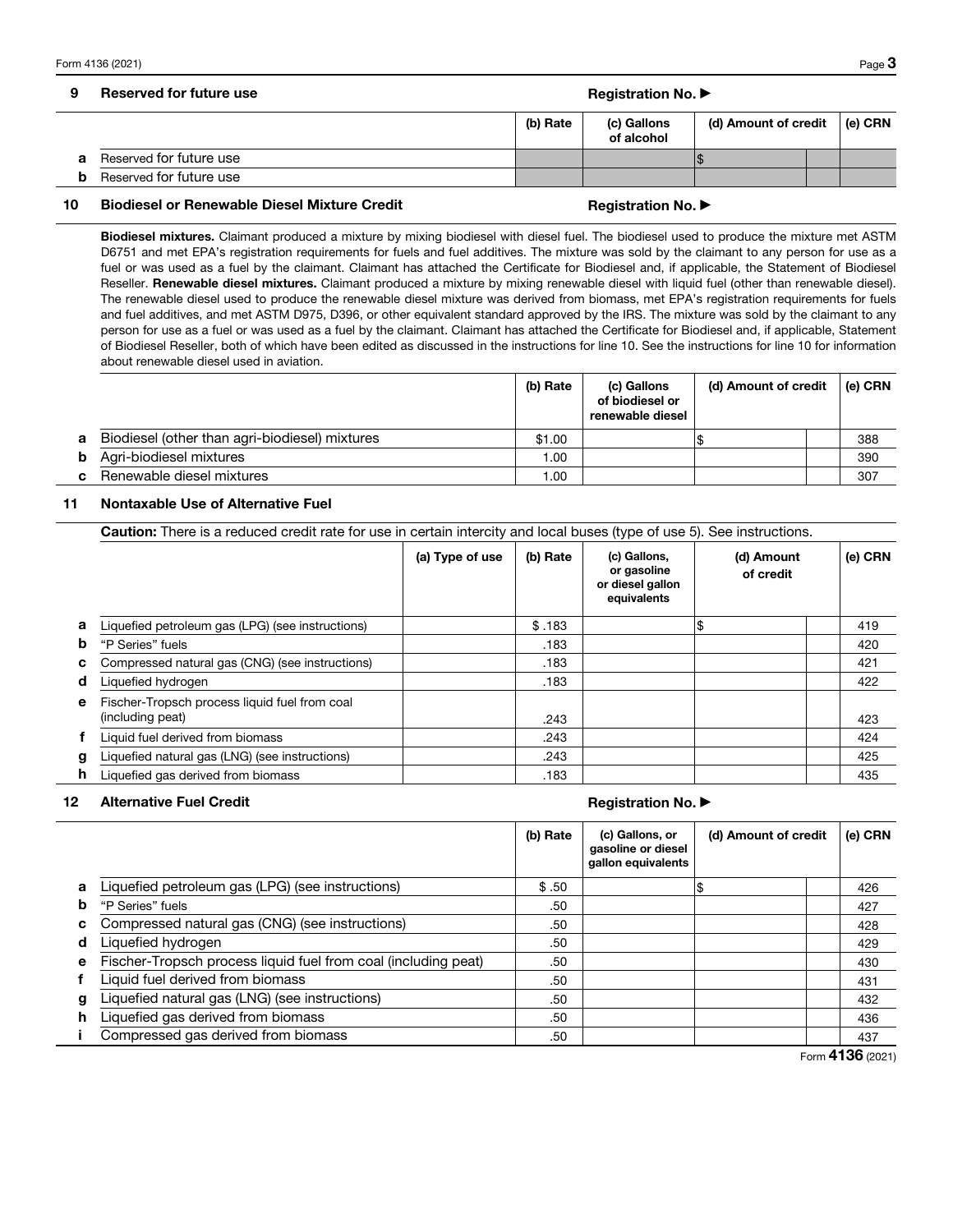# 13 Registered Credit Card Issuers Registration No. ▶ Registration No. ▶ Registration No.

|    |                                                                                                           | (b) Rate | (c) Gallons | (d) Amount of credit | (e) CRN |
|----|-----------------------------------------------------------------------------------------------------------|----------|-------------|----------------------|---------|
| a  | Diesel fuel sold for the exclusive use of a state or local government                                     | \$.243   |             |                      | 360     |
| b  | Kerosene sold for the exclusive use of a state or local government                                        | .243     |             |                      | 346     |
| C. | Kerosene for use in aviation sold for the exclusive use of a state or local<br>government taxed at \$.219 | .218     |             |                      | 369     |

### 14 Nontaxable Use of a Diesel-Water Fuel Emulsion

|   | <b>Caution:</b> There is a reduced credit rate for use in certain intercity and local buses (type of use 5). See instructions. |                 |          |             |                      |  |           |
|---|--------------------------------------------------------------------------------------------------------------------------------|-----------------|----------|-------------|----------------------|--|-----------|
|   |                                                                                                                                | (a) Type of use | (b) Rate | (c) Gallons | (d) Amount of credit |  | l (e) CRN |
| а | Nontaxable use                                                                                                                 |                 | \$.197   |             |                      |  | 309       |
|   | Exported                                                                                                                       |                 | .198     |             |                      |  | 306       |

# 15 Diesel-Water Fuel Emulsion Blending Massetti and Registration No. ▶ Registration No.

|                       | (b) Rate | (c) Gallons | (d) Amount of credit | ∣ (e) CRN |
|-----------------------|----------|-------------|----------------------|-----------|
| <b>Blender credit</b> | \$.046   |             | w                    | 310       |

# 16 Exported Dyed Fuels and Exported Gasoline Blendstocks

|    |                                                                                                                                                                                                                                                                  | (b) Rate | (c) Gallons | (d) Amount of credit | (e) CRN |
|----|------------------------------------------------------------------------------------------------------------------------------------------------------------------------------------------------------------------------------------------------------------------|----------|-------------|----------------------|---------|
| a  | Exported dyed diesel fuel and exported gasoline blendstocks taxed<br>at \$.001                                                                                                                                                                                   | \$.001   |             |                      | 415     |
| b  | Exported dyed kerosene                                                                                                                                                                                                                                           | .001     |             |                      | 416     |
| 17 | Total income tax credit claimed. Add lines 1 through 16, column (d). Enter here and on<br>Schedule 3 (Form 1040), line 12; Form 1120, Schedule J, line 20b; Form 1120-S, line 23c;<br>Form 1041, Schedule G, line 16b; or the proper line of other returns<br>17 |          |             |                      |         |

Form 4136 (2021)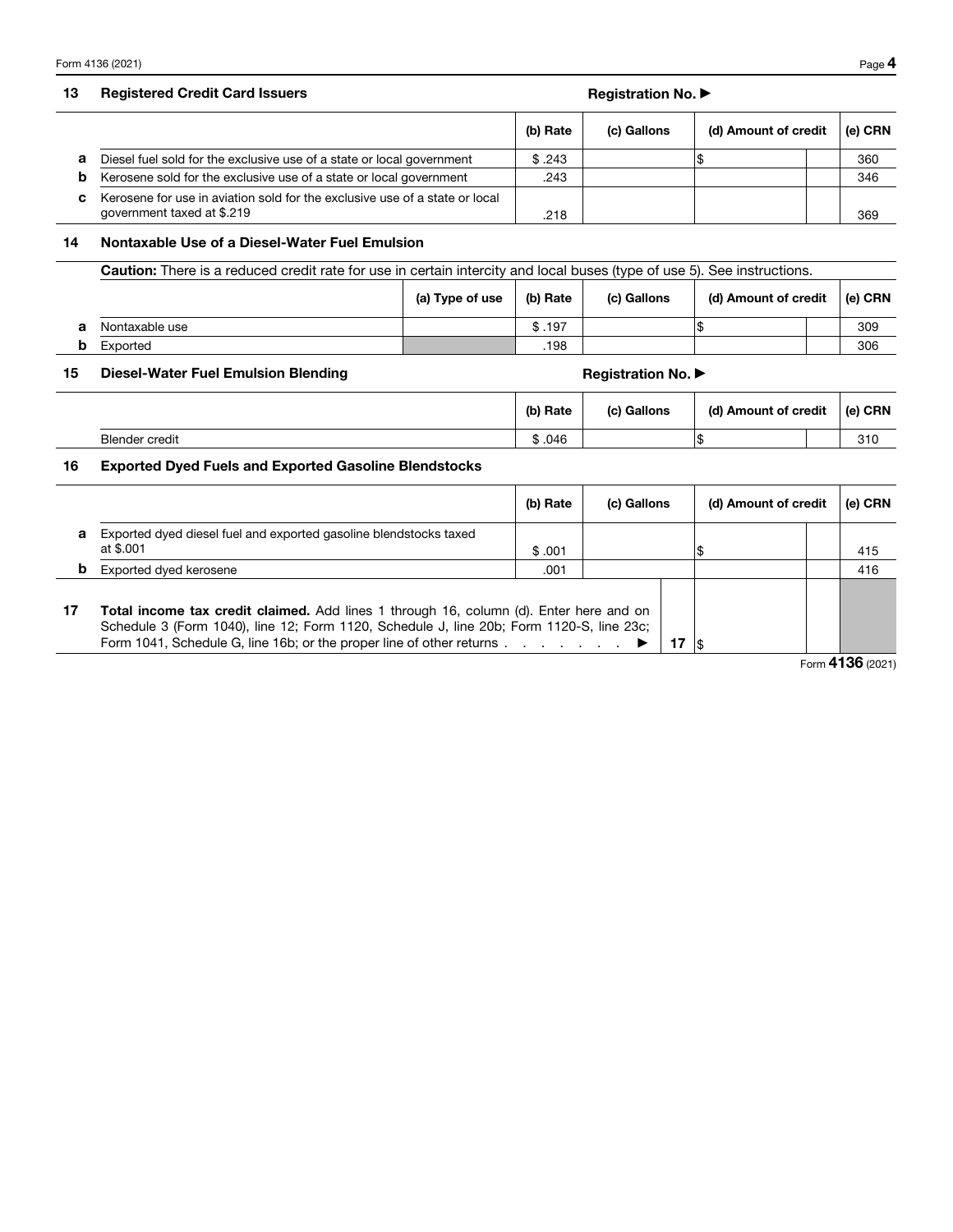# 2021 **Instructions for Form 4136**

# Credit for Federal Tax Paid on Fuels

Section references are to the Internal Revenue Code unless otherwise noted.

# **Future Developments**

For the latest information about developments related to Form 4136 and its instructions, such as legislation enacted after they were published, go to *[IRS.gov/](https://www.irs.gov/form4136) [Form4136](https://www.irs.gov/form4136)*.

# **Reminders**

For 2021, the biodiesel or renewable diesel mixture credit and the alternative fuel credit are in effect. You can use Form 4136 to claim the credit for mixtures or fuels sold or used during the 2021 calendar year.

# **General Instructions**

# **Purpose of Form**

Use Form 4136 to claim the following.

- The biodiesel or renewable diesel mixture credit.
- The alternative fuel credit.
- A credit for certain nontaxable uses (or sales) of fuel during your income tax year.
- A credit for blending a diesel-water fuel emulsion.

• A credit for exporting dyed fuels or gasoline blendstocks.

Attach Form 4136 to your tax return.

Instead of waiting to claim an annual credit on Form 4136, you may be able to file:

• Form 8849, Claim for Refund of Excise Taxes, to claim a periodic refund; or

• Form 720, Quarterly Federal Excise Tax Return, to claim a credit against your excise tax liability.



*You can't claim any amounts on Form 4136 that you claimed on Form 8849 or Form 720,*  **Schedule C. If you report a tax liability on Form**  $\overline{P}$  **Schedule C. If you report a tax liability on Form** *720, you may be required to offset your tax liability with any credits you claim before claiming a credit on Form* 

*4136 or a refund on Form 8849.*

# *Form 4136 can't be used by ultimate vendors to make gasoline claims.*

**Partnerships.** Partnerships (other than electing large partnerships) can't file this form. Instead, they must include a statement on Schedule K-1 (Form 1065) showing the allocation to each partner specifying the number of gallons of each fuel used during the tax year, the applicable credit per gallon, the nontaxable use or sale, and any additional information required to be submitted.

# **Additional Information**

- Pub. 510, Excise Taxes.
- Pub. 225, Farmer's Tax Guide.

• Notice 2005-4 (alcohol and biodiesel fuels; off-highway vehicles; aviation-grade kerosene; diesel fuel in buses; displaying registration on vessels; sales of gasoline to states, towns, and educational nonprofits; two-party exchanges of taxable fuel; and classifying transmix and diesel fuel blendstocks as diesel fuel), 2005-2 I.R.B. 289, at *[IRS.gov/IRB/2005-02 IRB#NOT-2005-4](https://www.irs.gov/irb/2005-02_IRB#NOT-2005-4)*.

• Notice 2005-62 (certificates for biodiesel, aviation-grade or nontaxable use kerosene), 2005-35 I.R.B. 443, at *[IRS.gov/IRB/2005-35 IRB#NOT-2005-62](https://www.irs.gov/irb/2005-35_IRB#NOT-2005-62)*.

• Notice 2005-80 (LUST tax, treatment of kerosene for use in aviation, credit card sales of taxable fuel to exempt entities, diesel-water fuel emulsions, mechanical dye injection of diesel fuel and kerosene), 2005-62 I.R.B. 953, at *[IRS.gov/IRB/2005-46 IRB/#NOT-2005-80](https://www.irs.gov/irb/2005-46_IRB#NOT-2005-80)*.

• Notice 2006-92 (alternative fuels and alternative fuel mixtures), 2006-43 I.R.B. 774, at

*[IRS.gov/IRB/2006-43 IRB#NOT-2006-92](https://www.irs.gov/irb/2006-43_IRB#NOT-2006-92)*.

• Notice 2007-97 (alternative fuel and alternative fuel mixtures defined), 2007-49 I.R.B. 1092, at *[IRS.gov/IRB/](https://www.irs.gov/irb/2007-49_IRB#NOT-2007-97) [2007-47 IRB#NOT-2007-97](https://www.irs.gov/irb/2007-49_IRB#NOT-2007-97)*.

• Notice 2008-110 (biodiesel and cellulosic biofuel), 2008-51 I.R.B. 1298, at *[IRS.gov/IRB/2008-51](https://www.irs.gov/irb/2008-51_IRB#NOT-2008-110) [IRB#NOT-2008-110](https://www.irs.gov/irb/2008-51_IRB#NOT-2008-110)*.

• Notice 2010-68 (Alaska dyed diesel exemption), Notice 2010-44 I.R.B. 576, at *[IRS.gov/IRB/2010-44](https://www.irs.gov/irb/2010-44_IRB#NOT-2010-68)  [IRB#NOT-2010-68](https://www.irs.gov/irb/2010-44_IRB#NOT-2010-68)*.

# **Recordkeeping**

You must keep records to support any credits claimed on this return for at least 3 years from the date the return is due or filed, whichever is later.

# **Including the Fuel Tax Credit in Income**

You must include in your gross income the amount of the credit from line 17 if you took a deduction on your tax return that included the amount of the taxes and that deduction reduced your income tax liability. See Pub. 510.

# **Specific Instructions**

# **How To Make a Claim**

Complete all information requested for each claim you make. You must enter the number (when requested) from the *Type of Use Table*, below, the number of gallons, or gasoline or diesel gallon equivalents (GGE or DGE) (compressed natural gas (CNG), liquefied petroleum gas (LPG), and liquefied natural gas (LNG) only), and the amount of credit. If you need more space for any line (for example, for more types of use), prepare a separate statement using the same format as the line.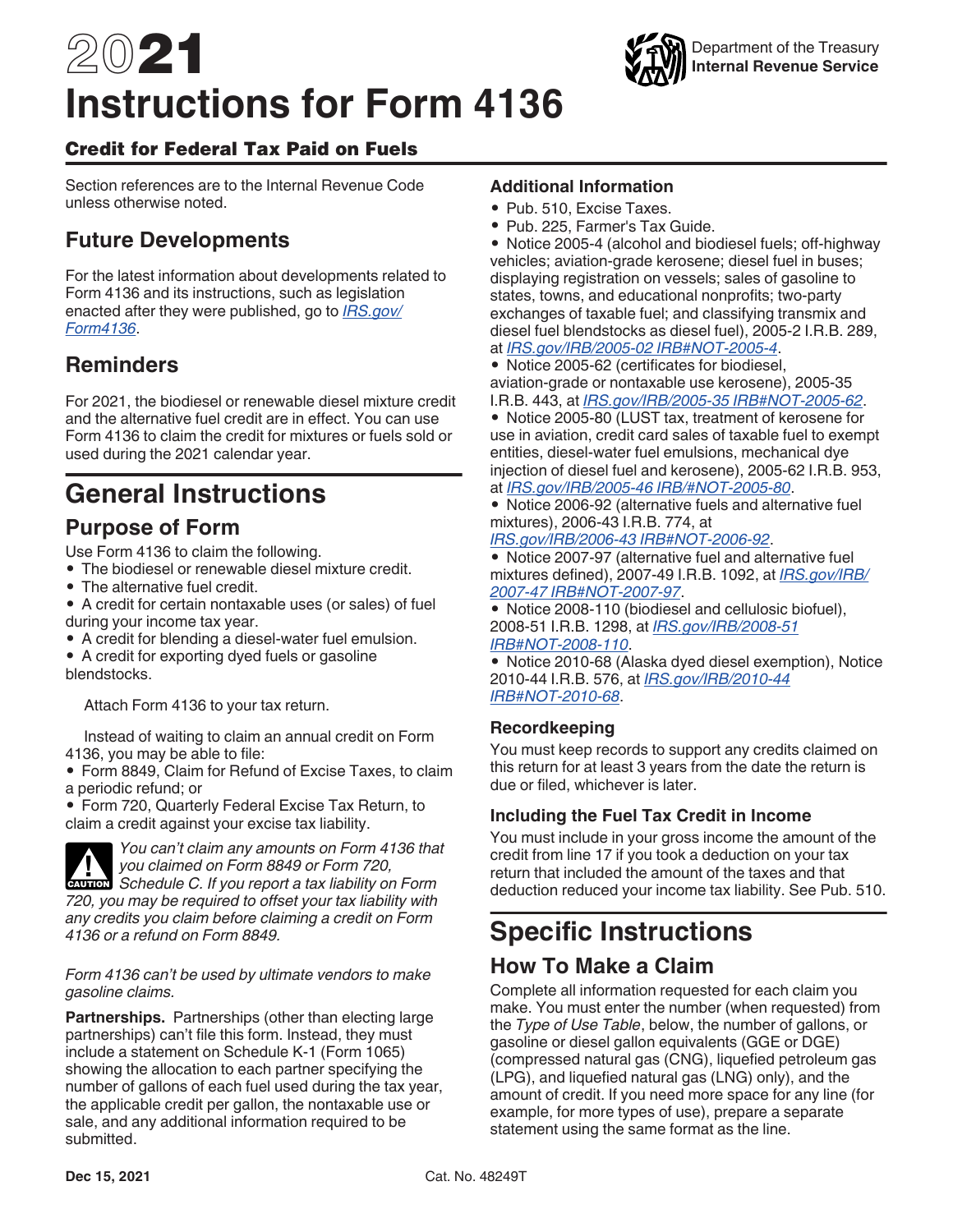Attach a separate statement showing any additional information required for your claim, such as the computation of the amount to be credited. Write your name and taxpayer identification number (TIN) on each statement.

**Amount of credit.** Generally, multiply the rate by the number of gallons. For lines 11 and 12, enter the number of gallons, or gasoline or diesel gallon equivalents (CNG, LPG, and LNG only). Enter the result (or the combined result as indicated by the brackets) in the *Amount of credit*  column. Include amounts from any separate statement.

**Exported taxable fuel.** The claim rates for exported taxable fuel are listed on lines 1d, 2c, 3e, 4d, 14b, 16a, and 16b. Taxpayers making a claim for exported taxable fuel must keep proof of exportation with their records. Proof of exportation includes:

• A copy of the export bill of lading issued by the delivering carrier,

• A certificate by the agent or representative of the export carrier showing actual exportation of the fuel,

• A certificate of lading signed by a customs officer of the foreign country to which the fuel is exported, or

• A statement of the foreign consignee showing receipt of the fuel.

# **Type of Use Table**

The following table lists the nontaxable uses of fuels. You must enter the number from the table in the *Type of use*  column on Form 4136.

| No.            | <b>Type of Use</b>                                                                                                                                                                                                 |  |  |
|----------------|--------------------------------------------------------------------------------------------------------------------------------------------------------------------------------------------------------------------|--|--|
| 1              | On a farm for farming purposes                                                                                                                                                                                     |  |  |
| 2              | Off-highway business use (for business use<br>other than in a highway vehicle registered or<br>required to be registered for highway use)                                                                          |  |  |
| 3              | Export                                                                                                                                                                                                             |  |  |
| 4              | In a boat engaged in commercial fishing                                                                                                                                                                            |  |  |
| 5              | In certain intercity and local buses                                                                                                                                                                               |  |  |
| 6              | In a qualified local bus                                                                                                                                                                                           |  |  |
| $\overline{7}$ | In a bus transporting students and employees of<br>schools (school buses)                                                                                                                                          |  |  |
| 8              | For diesel fuel and kerosene (other than<br>kerosene used in aviation) used other than as a<br>fuel in the propulsion engine of a train or<br>diesel-powered highway vehicle (but not<br>off-highway business use) |  |  |
| 9              | In foreign trade                                                                                                                                                                                                   |  |  |
| 10             | Certain helicopter and fixed-wing aircraft uses                                                                                                                                                                    |  |  |
| 11             | Exclusive use by a qualified blood collector<br>organization                                                                                                                                                       |  |  |
| 12             | In a highway vehicle owned by the United States<br>that isn't used on a highway                                                                                                                                    |  |  |
| 13             | Exclusive use by a nonprofit educational<br>organization                                                                                                                                                           |  |  |
| 14             | Exclusive use by a state, political subdivision of<br>a state, or the District of Columbia                                                                                                                         |  |  |
| 15             | In an aircraft or vehicle owned by an aircraft<br>museum                                                                                                                                                           |  |  |
| 16             | In military aircraft                                                                                                                                                                                               |  |  |

**Types of use 13 and 14.** Generally, claims for sales of diesel fuel, kerosene, kerosene for use in aviation, gasoline, or aviation gasoline for the exclusive use of a state or local government (or nonprofit educational organization for gasoline or aviation gasoline) must be made in the following order.

1. By the registered credit card issuer if the state or local government (or nonprofit educational organization, if applicable) used a credit card and the credit card issuer meets the four requirements discussed under *Line 13. Registered Credit Card Issuers*, later. If the credit card issuer isn't registered, only the ultimate purchaser may make this claim.

2. By the registered ultimate vendor if the ultimate purchaser didn't use a credit card and waives their right to make the claim and the registered credit card issuer can't make the claim.

Additional requirements that must be met are in Pub. 510.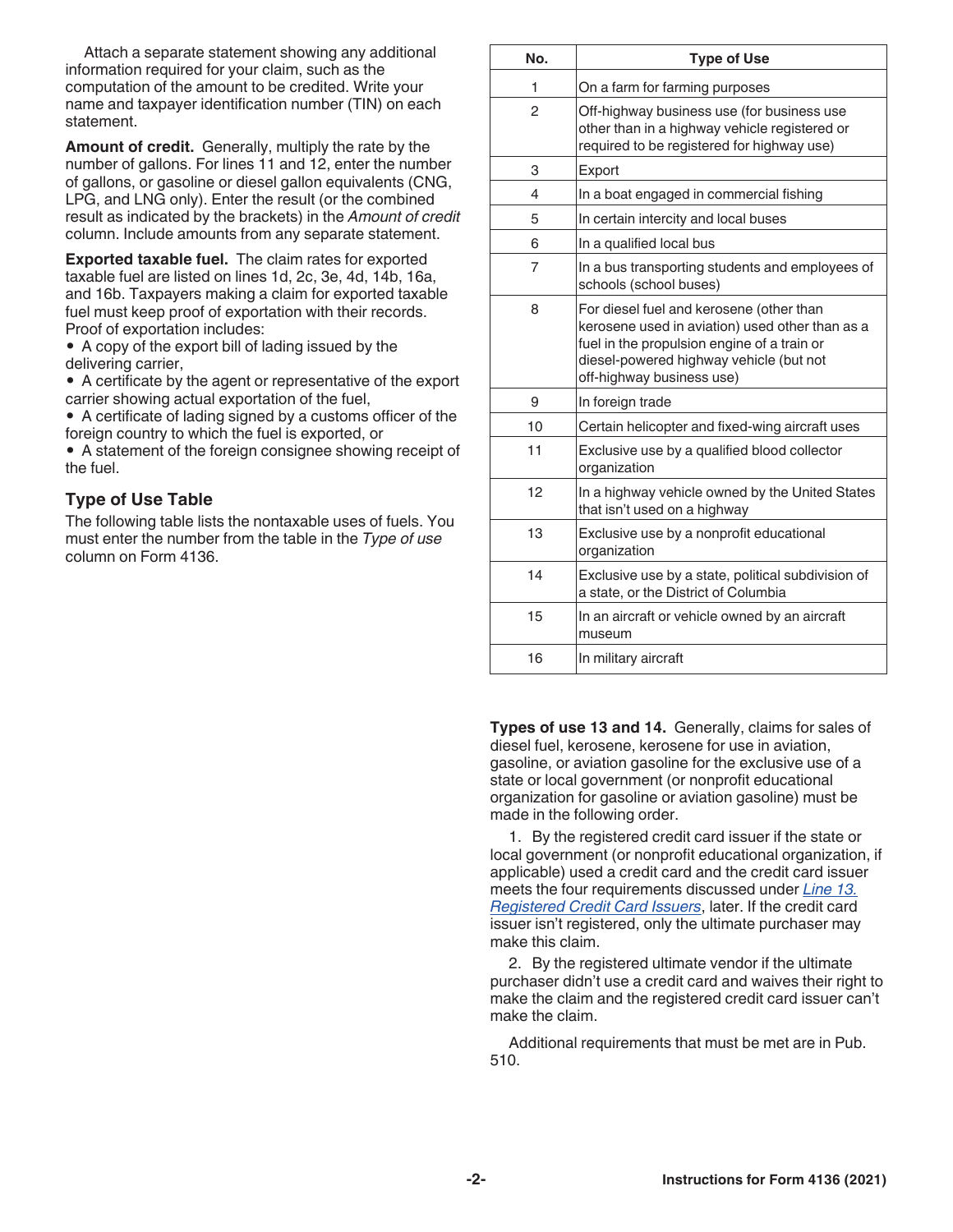*An income tax credit for gasoline and aviation gasoline can be claimed on Form 4136 by the*  gasoline can be claimed on Form 4136 by the extending ultimate purchaser only. Claims by registered *credit card issuers and registered ultimate vendors for gasoline and aviation gasoline sold to a state or local government or nonprofit educational organization must be made on Form 8849 or Form 720, Schedule C.*

# **Line 1. Nontaxable Use of Gasoline**

**Claimant.** The ultimate purchaser of the gasoline is the only person eligible to make this claim.

**Allowable uses.** A claim can't be made for personal use of any fuel on line 1. Also, for lines 1a and 1c, a claim can't be made for any use in a motorboat, other than commercial fishing.

For line 1a, the gasoline must have been used during the period of claim for a business use other than in a highway vehicle registered (or required to be registered) for highway use (type of use 2).

For line 1b, the gasoline must have been used during the period of claim on a farm for farming purposes (type of use 1).

For line 1c, the gasoline must have been used during the income tax year for type of use 4, 5, 7, 11, 13, 14, or 15. For type of use 13 or 14, the claimant must not have waived the right to make a claim. See *Types of use 13 and 14*, earlier.

For line 1d, the gasoline must have been exported during the period of claim (type of use 3). See *Exported taxable fuel*, earlier.

# **Line 2. Nontaxable Use of Aviation Gasoline**

**Claimant.** The ultimate purchaser of the aviation gasoline is the only person eligible to make this claim.

**Allowable uses.** For line 2b, the aviation gasoline must have been used during the period of claim for type of use 1, 2, 9, 10, 11, 13, 14, or 15. For type of use 13 or 14, the claimant must not have waived the right to make a claim. See *Types of use 13 and 14*, earlier.

Use line 2b to make a claim for aviation gasoline used outside the propulsion system of an aircraft.

For line 2c, the aviation gasoline must have been exported during the period of claim (type of use 3). See *Exported taxable fuel*, earlier.

For line 2d, the aviation fuel must have been used in foreign trade to claim a credit for the LUST tax paid (type of use 9).

# **Line 3. Nontaxable Use of Undyed Diesel Fuel**

**Claimant.** The ultimate purchaser of the diesel fuel is the only person eligible to make this claim.

**Allowable uses.** For line 3a, the diesel fuel must have been used during the period of claim for type of use 2, 6, 7, 8, 11, 13, 14, or 15. For line 3d, the claimant must not have waived the right to make a claim. See *Types of use 13 and 14*, earlier. Type of use 8 includes use as heating oil and use in a motorboat.

For line 3e, the diesel fuel must have been exported during the period of claim (type of use 3). See *Exported taxable fuel*, earlier.

# **Line 4. Nontaxable Use of Undyed Kerosene (Other Than Kerosene Used in Aviation)**

**Claimant.** The ultimate purchaser of the kerosene is the only person eligible to make this claim.

**Allowable uses.** For line 4a, the kerosene must have been used during the period of claim for type of use 2, 6, 7, 8, 11, 13, 14, or 15. Line 4b doesn't include claims for kerosene used in aviation for farming purposes; instead, see *Line 5. Kerosene Used in Aviation* below. For line 4c, the claimant must not have waived the right to make a claim. See *Types of use 13 and 14*, earlier. Type of use 8 includes use as heating oil and use in a motorboat.

For line 4d, the kerosene must have been exported during the period of claim (type of use 3). See *Exported taxable fuel*, earlier.

For lines 4e and 4f, the kerosene must have been used during the period of claim for type of use 2.



*You can claim a credit for the tax on undyed kerosene you purchased (other than from a blocked pump) and used in your home during the tax period for heating, lighting, or cooking.*

To claim the credit on line 4a for home use, complete the following steps.

- 1. Enter 8 in column.(a).
- 2. Enter the number of gallons of kerosene in column (c).

3. Multiply the gallons in column (c) by \$.243. Enter the result in column (d).

4. If this is the only fuel tax credit you are claiming, enter the amount from column (d) on:

- a. Form 4136, line 17; and
- b. Schedule 3, Form 1040 (or 1040-SR), line 12.

# **Line 5. Kerosene Used in Aviation**

**Claimant.** For lines 5a and 5b, the ultimate purchaser of kerosene used in commercial aviation (other than foreign trade) is eligible to make this claim. For lines 5c, 5d, and 5e, the ultimate purchaser of kerosene used in noncommercial aviation (other than nonexempt, noncommercial aviation and exclusive use by a state, political subdivision of a state, or the District of Columbia) is eligible to make this claim. By making this claim, the claimant is certifying that it hasn't waived the right to make the claim.

**Allowable uses.** For lines 5a and 5b, the kerosene must have been used during the period of claim in commercial aviation. If the claimant buys kerosene partly for use in commercial aviation and partly for use in noncommercial aviation, see the rules in *[Notice 2005-80](https://www.irs.gov/irb/2005-46_IRB#NOT-2005-80)*, section 3(e)(3).

For lines 5c and 5d, the kerosene must have been used during the period of claim for type of use 1, 9, 10, 11, 13, 15, or 16.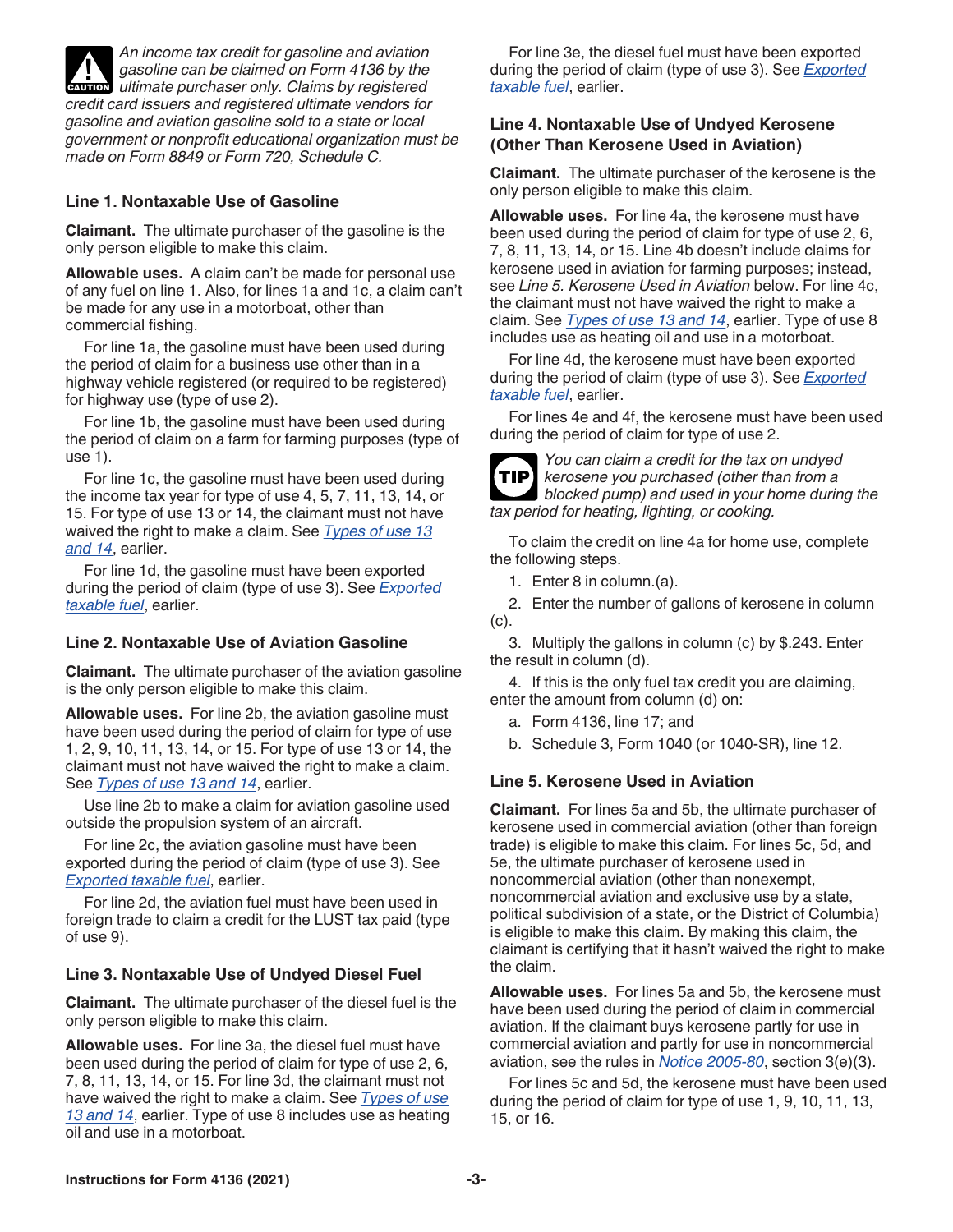For line 5e, the kerosene must have been used during the period of claim for type of use 9. This claim is made in addition to the claim made on lines 5c and 5d for type of use 9. Depending on the tax rate of the kerosene, use line 4a, 4e, or 4f to make a claim for kerosene used outside the propulsion system of an aircraft.

# **Information for Claims on Lines 6–8**

**Registration number.** To make an ultimate vendor claim on lines 6–8, you must be registered. Enter your registration number, including the prefix, on the applicable line for your claim. If you aren't registered, use Form 637 to register.

**Required certificates or waivers.** The required certificates or waivers for lines 6–8 are listed in the line instructions and are available in Pub. 510.

# **Line 6a. Sales by Registered Ultimate Vendors of Undyed Diesel Fuel for Use by a State or Local Government**

**Claimant.** For line 6a, the registered ultimate vendor of the diesel fuel is the only person eligible to make this claim. The registered ultimate vendor must have obtained the required certificate from the buyer and must have no reason to believe any information in the certificate is false. See *Model Certificate P* in Pub. 510. Only one claim may be filed for any gallon of diesel fuel.

**Allowable sales.** The fuel must have been sold during the period of claim for the exclusive use by a state or local government (including essential government use by an Indian tribal government).

**Registration number.** Enter your UV registration number in the space provided.

**Information to be submitted.** For claims on line 6a, attach a separate statement with the name and TIN of each governmental unit to whom the diesel fuel was sold and the number of gallons sold to each.

# **Line 6b. Sales by Registered Ultimate Vendors of Undyed Diesel Fuel for Use in Certain Intercity and Local Buses**

**Claimant.** For line 6b, the registered ultimate vendor of the diesel fuel is eligible to make a claim only if the buyer waives his or her right to make the claim by providing the registered ultimate vendor with an unexpired waiver. See *Model Waiver N* in Pub. 510. Only one claim may be filed for any gallon of diesel fuel.

**Registration number.** Enter your UB registration number in the space provided.

# **Lines 7a and 7b. Sales by Registered Ultimate Vendors of Undyed Kerosene (Other Than Kerosene for Use in Aviation)**

**Claimant.** For line 7a, the registered ultimate vendor of the kerosene is the only person eligible to make this claim. The registered ultimate vendor must have obtained the required certificate from the buyer and must have no

reason to believe any information in the certificate is false. See *Model Certificate P* in Pub. 510. For line 7b, the claimant must have a statement, if required, that contains the date of sale, name and address of the buyer, and the number of gallons of kerosene sold to the buyer. For lines 7a and 7b, only one claim may be filed for any gallon of kerosene.

**Allowable sales.** The fuel must have been sold during the period of claim:

• For line 7a, for use by a state or local government (including essential government use by an Indian tribal government); or

• For line 7b, from a blocked pump.

**Registration number.** Enter your UV or UP registration number in the space provided.

**Information to be submitted.** For claims on line 7a, attach a separate statement with the name and TIN of each governmental unit to whom the kerosene was sold and the number of gallons sold to each.

# **Line 7c. Sales by Registered Ultimate Vendors of Undyed Kerosene for Use in Certain Intercity and Local Buses**

**Claimant.** For line 7c, the registered ultimate vendor of the kerosene is eligible to make a claim only if the buyer waives his or her right to make the claim by providing the registered ultimate vendor with an unexpired waiver. See *Model Waiver N* in Pub. 510. Only one claim may be filed for any gallon of kerosene.

**Registration number.** Enter your UB registration number in the space provided.

# **Lines 8a and 8b. Sales by Registered Ultimate Vendors of Kerosene for Use in Commercial Aviation (Other Than Foreign Trade)**

**Claimant.** The registered ultimate vendor of the kerosene sold for use in commercial aviation is eligible to make this claim only if the buyer waives his or her right by providing the registered ultimate vendor with an unexpired waiver. See *Model Waiver L* in Pub. 510. Only one claim may be filed for any gallon of kerosene sold for use in commercial aviation.

**Allowable sales.** The kerosene sold for use in commercial aviation must have been sold during the period of claim for use in commercial aviation (other than foreign trade).

**Registration number.** Enter your UA registration number in the space provided.

# **Lines 8c, 8d, 8e, and 8f. Sales by Registered Ultimate Vendors of Kerosene Sold for Use in Noncommercial Aviation**

**Claimant.** For line 8c, the registered ultimate vendor of the kerosene sold for use in nonexempt, noncommercial aviation is the only person eligible to make this claim. The registered ultimate vendor must have obtained the required certificate from the ultimate purchaser. See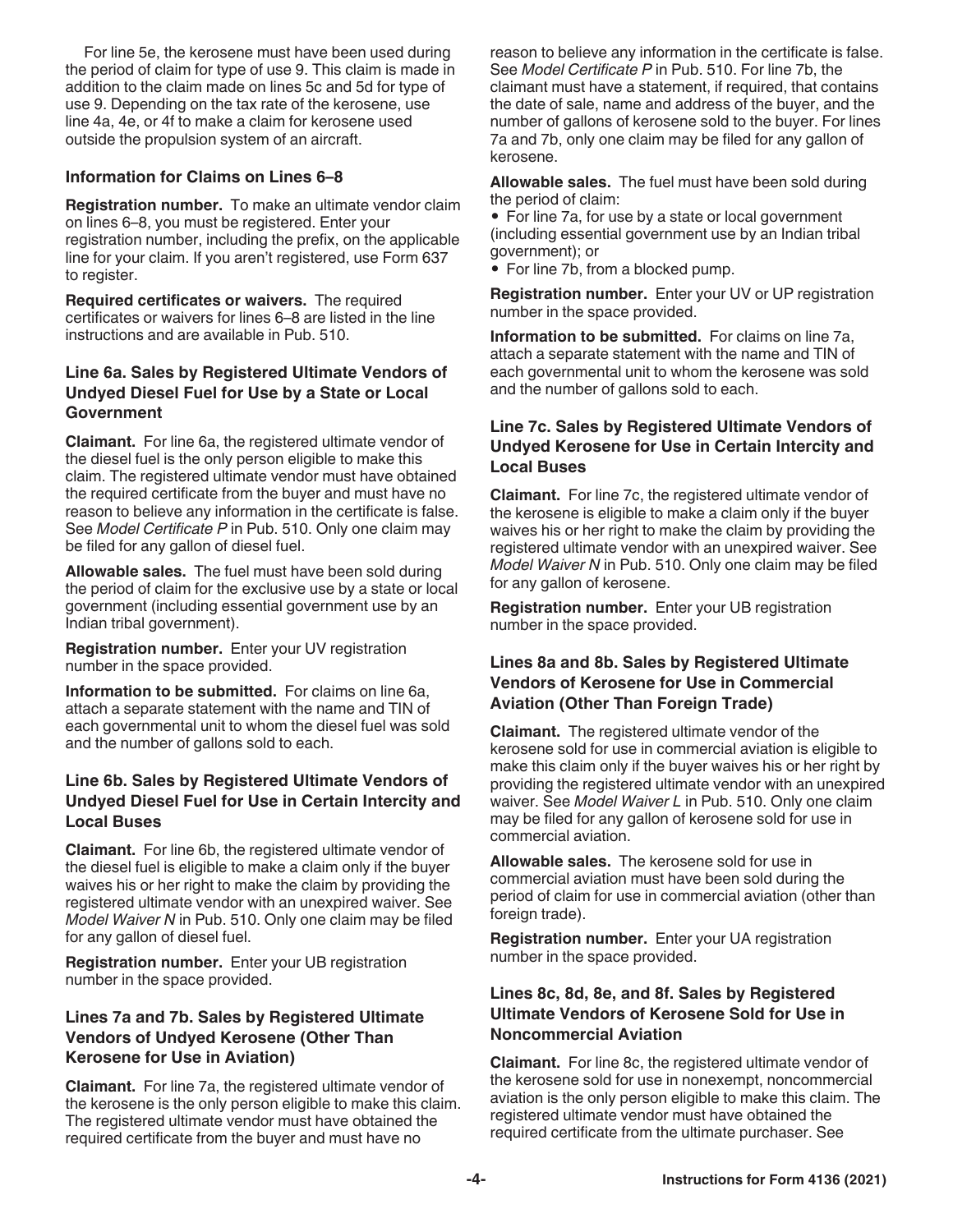*Model Certificate Q* in Pub. 510. For lines 8d, 8e, and 8f, the registered ultimate vendor of the kerosene sold for nontaxable use in noncommercial aviation (foreign trade for line 8f) is eligible to make this claim only if the buyer waives his or her right to make the claim by providing the registered ultimate vendor with an unexpired waiver. See *Model Waiver L* in Pub. 510. For type of use 14, see *Model Certificate P* in Pub. 510. Only one claim may be filed for any gallon of kerosene sold for use in noncommercial aviation.

**Allowable sales.** For line 8c, the kerosene must have been sold for a nonexempt use in noncommercial aviation. For lines 8d and 8e, the kerosene sold for use in noncommercial aviation must have been sold during the period of claim for type of use 1, 9, 10, 11, 13, 14, 15, or 16.

For line 8f, the kerosene sold for use in noncommercial aviation must have been sold during the period of claim for type of use 9. This claim is made in addition to the claim made on lines 8d and 8e for type of use 9.

**Registration number.** Enter your UA (UV if type of use 14) registration number in the space provided.

# **Line 10. Biodiesel or Renewable Diesel Mixture Credit**

**Claimant.** The person that produced and sold or used the mixture in their trade or business is the only person eligible to make this claim. The credit is based on the gallons of biodiesel or renewable diesel in the mixture. The biodiesel used to produce the biodiesel mixture must meet ASTM D6751 and meet the Environmental Protection Agency's (EPA) registration requirements for fuels and fuel additives under section 211 of the Clean Air Act. The renewable diesel used to produce the renewable diesel mixture must be a liquid fuel derived from biomass, meet ASTM D975, D396, or other equivalent standard approved by the IRS, and meet the EPA's registration requirements for fuels and fuel additives under section 211 of the Clean Air Act. Renewable diesel fuel also includes fuel derived from biomass that meets a Department of Defense specification for military jet fuel or an ASTM specification for aviation turbine fuel. For a renewable diesel mixture used in aviation, kerosene is treated as if it is diesel fuel.

**Certificate.** The Certificate for Biodiesel and, if applicable, Statement of Biodiesel Reseller must be attached to the first claim filed that is supported by the certificate or statement. For the renewable diesel mixture credit, you must edit the certificate and, if applicable, statement to indicate that the fuel to which the certificate and statement relate is renewable diesel and state the renewable diesel meets the requirements discussed above under *Claimant*. See *Model Certificate O* and *Model Statement S* in Pub. 510. If the certificate and statement aren't attached to Form 4136 because they're attached to a previously filed claim on Schedule 3 (Form 8849) or Form 720, Schedule C, for the biodiesel or renewable diesel credit, attach a separate statement with the following information.

1. Certificate identification number.

2. Total gallons of biodiesel or renewable diesel on certificate.

3. Total gallons claimed on Schedule 3 (Form 8849).

4. Total gallons claimed on Form 720, Schedule C, line 12.

**Registration number.** If you are a registered blender or a taxable fuel registrant, enter your registration number, including the prefix, on line 10.

# **Line 11. Nontaxable Use of Alternative Fuel**

**Claimant.** The ultimate purchaser of the taxed alternative fuel is the only person eligible to make this claim.

**Allowable uses.** The alternative fuel must have been used during the period of claim for type of use 1, 2, 4, 5, 6, 7, 11, 13, 14, or 15.

**Type of use 5.** Write "Bus" in the space to the left of column **(a).** Enter the correct claim rate in column **(b).** The claim rates for type of use 5 are listed below.

| Line number     | <b>Claim rate</b> |  |  |  |
|-----------------|-------------------|--|--|--|
| 11a             | $$.109*$          |  |  |  |
| 11 <sub>b</sub> | .110              |  |  |  |
| 11c             | $.109**$          |  |  |  |
| 11d             | .110              |  |  |  |
| 11e             | .17               |  |  |  |
| 11f             | .17               |  |  |  |
| 11g             | $.169***$         |  |  |  |
| 11h             | .110              |  |  |  |
|                 |                   |  |  |  |

For sales or uses of fuel after December 31, 2015: (\*) This is the claim rate per GGE (5.75 pounds or 1.353 gallons of LPG); (\*\*) This is the claim rate per GGE (5.66 pounds or 123.57 cubic ft. of CNG); (\*\*\*) This is the claim rate per DGE (6.06 pounds or 1.71 gallons of LNG)

**Type of use 5 example.** 10,000 gallons of LPG ÷ 1.353  $= 7,391$  GGE x \$0.109 = \$805.62 claim amount.

# **Line 12. Alternative Fuel Credit**



*The alternative fuel mixture credit can't be claimed on this form.*

# **Claim rates.**

• CNG has a claim rate (or GGE) of 121 cubic feet.

• Compressed gas derived from biomass has a claim rate (or GGE) of 121 cubic feet.

For sales or uses of fuel after December 31, 2015:

• LPG has a claim rate (or GGE) of 5.75 pounds or 1.353 gallons of LPG, and

• LNG has a claim rate (or DGE) of 6.06 pounds or 1.71 gallons of LNG.

**Example.** 10,000 gallons of LNG  $\div$  1.71 = 5,848 DGE x \$0.50 = \$2,924 claim amount.

**Claimant.** For the alternative fuel credit, the registered alternative fueler who (1) sold an alternative fuel at retail and delivered it into the fuel supply tank of a motor vehicle or motorboat; (2) sold an alternative fuel, delivered it in